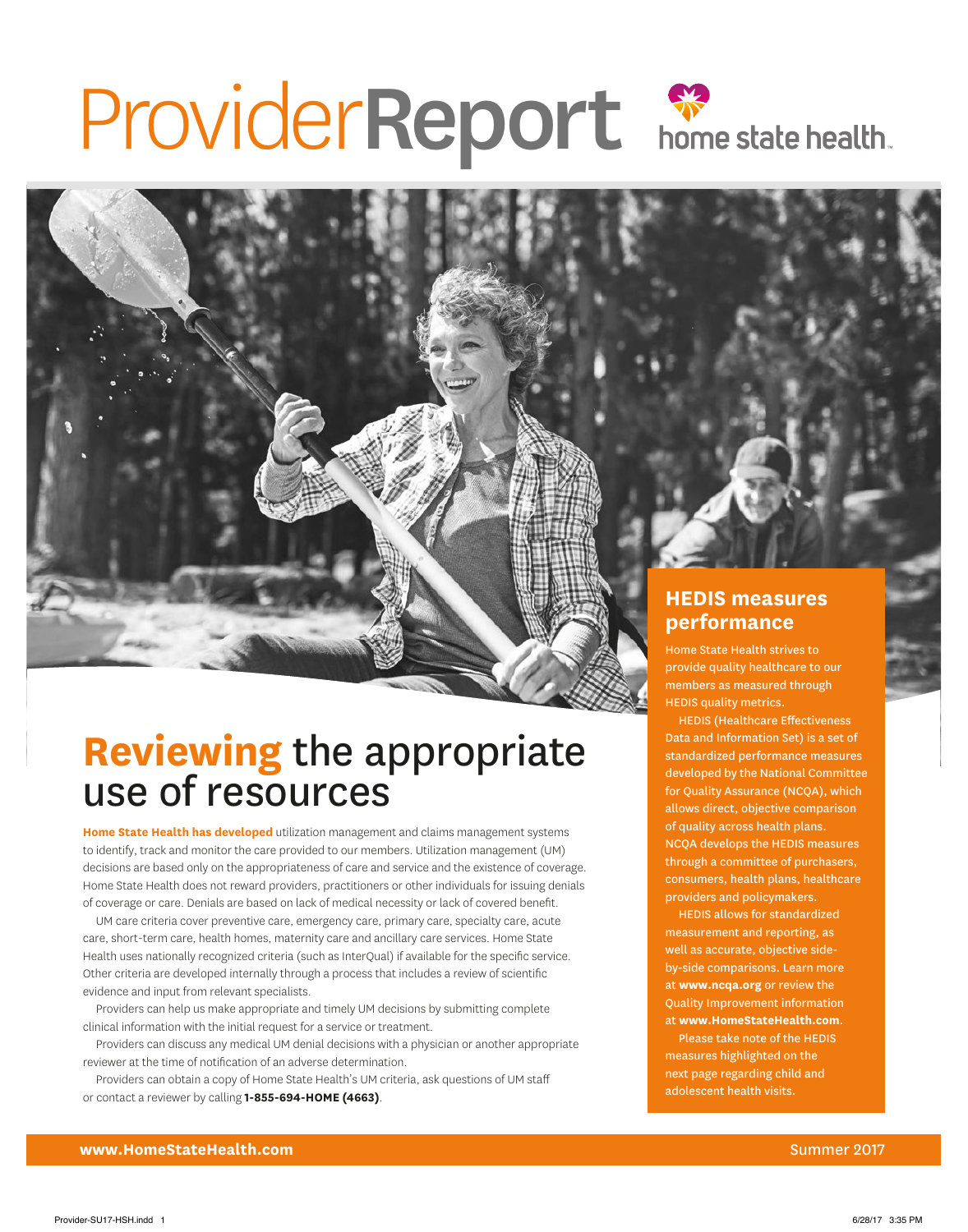

## **HEDIS for child and adolescent well visits**

In addition to HEDIS immunization measures that assess whether children and adolescents receive recommended immunizations on schedule, several HEDIS topics cover issues related to child and adolescent well visits:

**Well-Child Visits in the First 15 Months of Life:** Assesses children who turned 15 months old during the measurement year and had up to six well-child visits with a primary care physician during their first 15 months of life.

#### **Well-Child Visits in the Third, Fourth, Fifth and Sixth Years of Life:**

Assesses children ages 3–6 who received one or more well-child visits with a primary care practitioner during the measurement year.

**Adolescent Well-Care Visits:** Assesses adolescents and young adults ages 12–21 who had at least one comprehensive well-care visit with a primary care practitioner or an OB-GYN practitioner during the measurement year.



# **Keeping kids healthy** with well-child checks

The Early and Periodic Screening, Diagnostic and Treatment (EPSDT) service is Medicaid's preventive health program for members younger than 21. EPSDT services include periodic screening, vision, dental and hearing services. Home State Health encourages members to keep their children healthy with regular well-child checks and informs members that these visits are a good time to assess their child's health and receive anticipatory guidance.

#### **A periodic health screening assessment should include:**

- Comprehensive health and development history (for both physical and mental development)
- 0 Comprehensive unclothed physical examination
- Immunizations
- **Assessment of nutritional status**
- **Laboratory tests**
- Developmental assessment
- Vision screening and services
- Dental screening and services
- Hearing screening and services
- Health education and anticipatory guidance
- Annual well-child visits for members younger than 21

Home State Health promotes adherence to the EPSDT periodicity schedule for members younger than 21. A comprehensive schedule of screenings is available from the American Academy of Pediatrics at **[www.aap.org/en-us/documents/periodicity\\_schedule.pdf](http://www.aap.org/en-us/documents/periodicity_schedule.pdf)**. Home State Health supports members with following the periodicity schedule through reminder postcards, educational materials and outreach calls to members with missed appointments.

# **Screening** for lead exposure

Home State Health informs our members that elevated blood lead levels can result in decreased IQ, developmental delays and behavioral issues. For children enrolled in Home State Health, federal law requires a blood lead level test at 12 and 24 months old. Children ages 3–5 must receive a blood lead test if they have not previously been tested for lead poisoning.

Home State Health members are also educated regarding who may be at a higher risk of elevated blood lead levels; i.e., children who meet any of the following criteria identified by the Centers for Disease Control and Prevention:

- Child has a sibling or frequent playmate with elevated blood lead levels.
- Child is a recent immigrant, refugee or foreign adoptee.
- Child's parent or principal caregiver works professionally or recreationally with lead.
- 0 Child lives with someone who uses traditional, folk or ethnic remedies or cosmetics or who routinely eats food imported informally from abroad.
- 0 Child's family has been designated at increased risk of lead exposure by the health department because the family has local risk factors for lead exposure.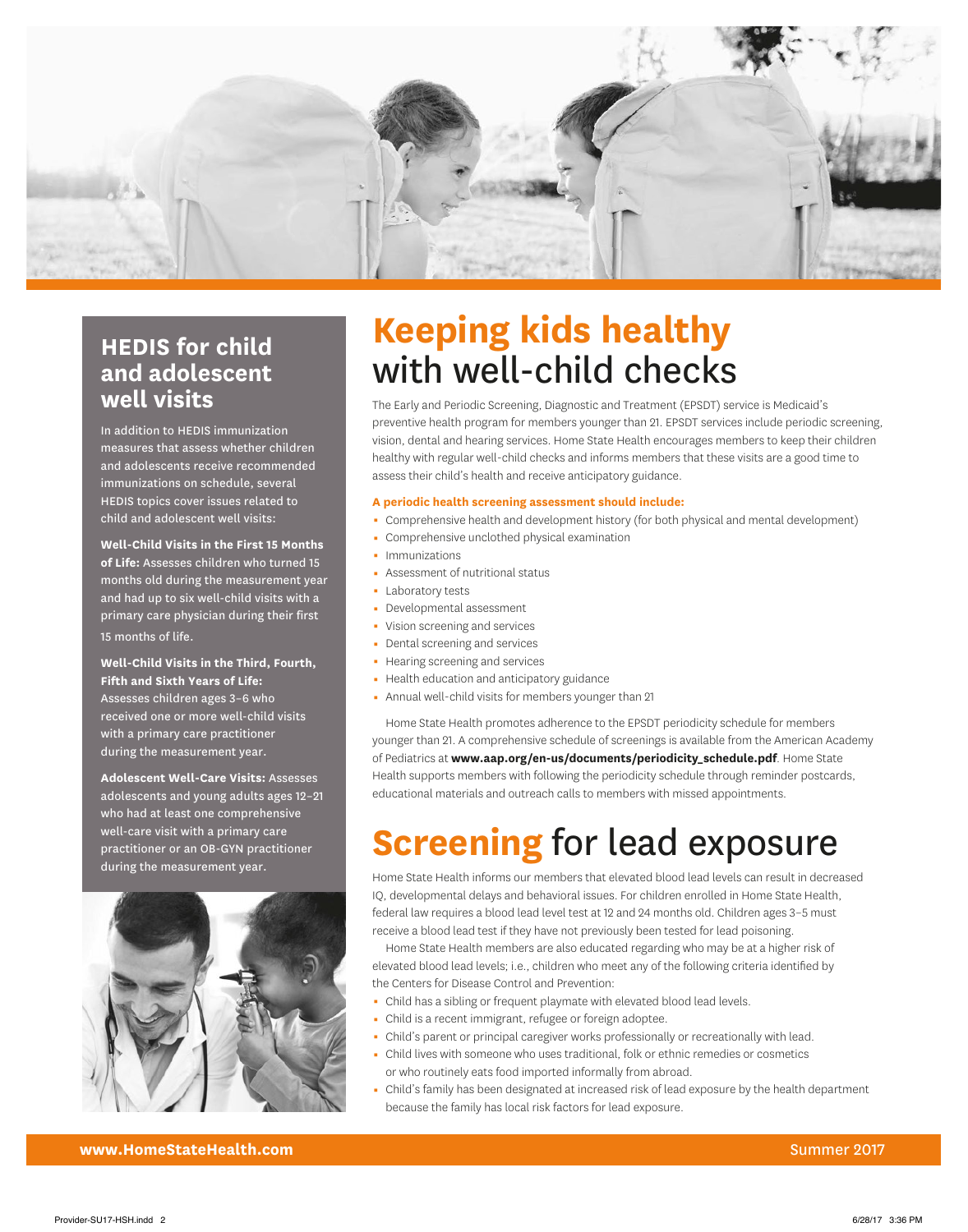

## Supporting **healthy adolescents**

Parents are reminded that adolescence is a time of great change, and as children become more mature and independent, their health needs will change. Parents of Home State Health adolescent members are encouraged to schedule preventive visits as health checks are a good time to address preventive care and offer anticipatory guidance.

Our members are advised that adolescents require many of the same services provided to younger children during well-child visits, such as hearing and vision screenings, and that the American Academy of Pediatrics recommends the following assessments and screenings:

#### **Developmental and behavioral health:**

- Tobacco, alcohol or drug use assessment: Risk assessment to be performed annually beginning at age 11
- Depression screening: To be performed annually beginning at age 12

#### **Physical examination procedures:**

- 0 Testing for sexually transmitted diseases: Risk assessment to be performed annually beginning at age 11
- 0 Testing for HIV: Risk assessment to be performed annually beginning at age 11. Test to be performed at least once between ages 15–18. Those at increased risk should be tested and reassessed annually.
- 0 Testing for cervical dysplasia: To be performed on female patients at age 21

Preventive guidelines are available to help you care for your adolescent members. Home State Health adopts guidelines based on the health needs of the membership and opportunities for improvement identified as part of the Quality Improvement program. When possible, we adopt guidelines established by nationally recognized organizations, government institutions, statewide collaboratives or a consensus of healthcare professionals in the applicable field. Home State Health providers are expected to follow these guidelines, and adherence is evaluated at least annually.

You can find adolescent preventive care guidelines, as well as guidelines for adult and child preventive care and for chronic diseases, online at **[www.HomeStateHealth.com](http://www.HomeStateHealth.com)**. Call **1-855-694-HOME (4663)** for more information or if a copy of the guidelines is needed. Members also have access to these guidelines.

## **Behavioral health services for your patients**

If you have patients who struggle with depression, anxiety, substance abuse or other behavioral health conditions, we have resources to help. Home State Health offers our members access to all covered, medically necessary behavioral health services through Cenpatico. You can learn more about our behavioral health services at **www.cenpatico.com/providers[states/missouri/?state=missouri](http://www.Cenpatico.com/providers-states/missouri/?state=Missouri)**.

 For help identifying a behavioral health provider or for prior authorization for inpatient or outpatient services, call **1-866-864-1459**.